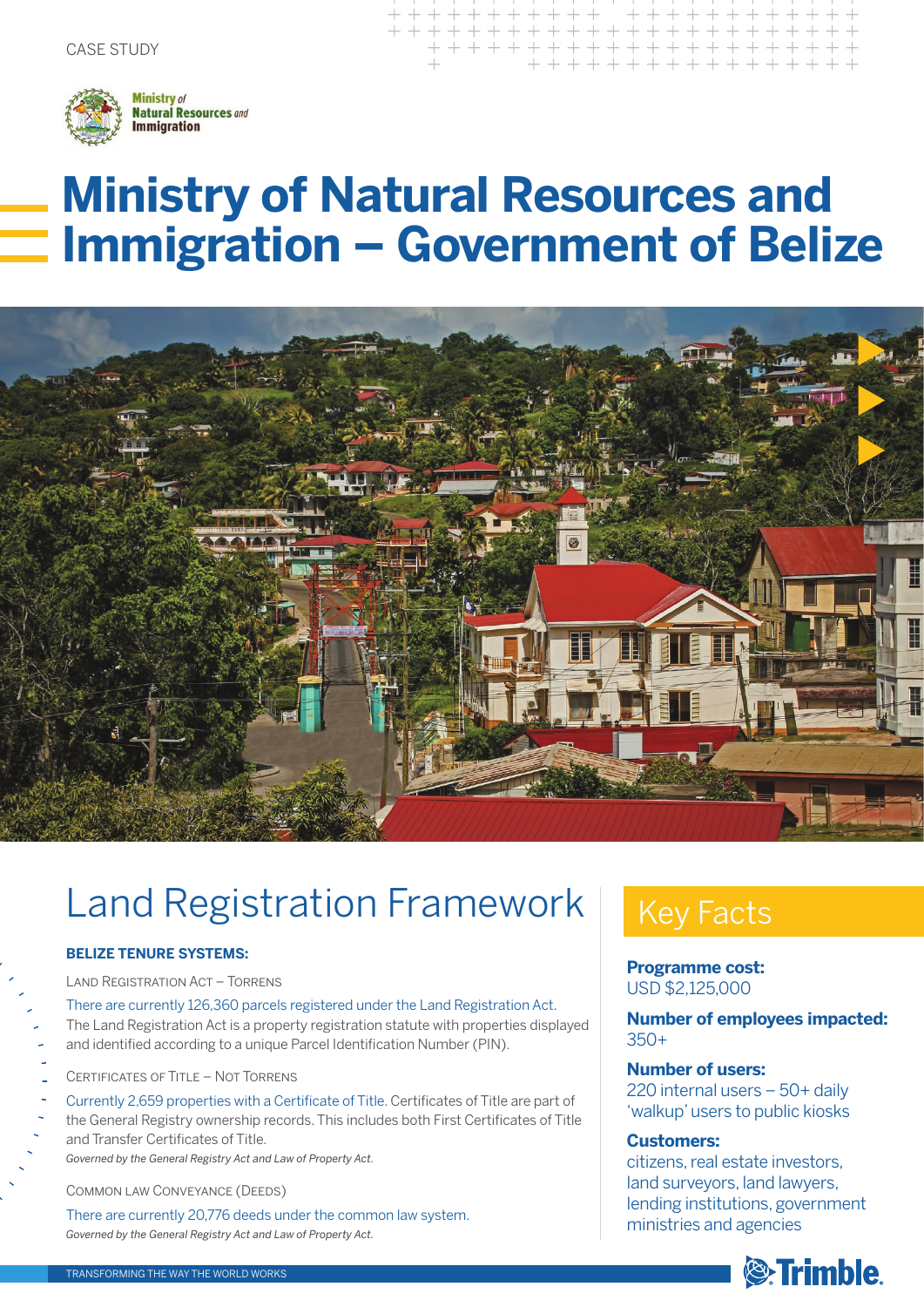# **overview**

### Belize land reform programme – 2006 and 2013

The Trimble team began working in Belize in 2006 to develop and implement a land information system. Trimble implemented landfolio to automate and integrate Belize's public land records and cadastral maps in the Surveys and Mapping, Valuation and Land Registry Departments, under a single software platform. Trimble then expanded its landfolio solution to the departments of Physical Planning, National Estates, and Inland Revenue, as well as to six district offices located throughout the country.



### CHALL FNGES

The land tenure clarification activities generated additional work for Land Registry in terms of maintaining records and providing various services to the public. Land Registry didn't have the capacity to handle the increased workload derived from the urban adjudication activities, as well as managing the new business processes and procedures of the land administration environment implementation (Trimble® landfolio®). This meant that the Ministry of Natural Resources and Immigration<sup>1</sup> needed to hire more staff but as budget resources were not readily available, this took additional time.

The client had not anticipated from the onset of the project, that ongoing capacity development and staff training was needed. This meant that a rigorous and repeated training programme was required. The work ethic of some of the staff was lacklustre, and there was very little accountability by the supervisory team. As such, participation in the training curriculum provided by Trimble was sporadic. This had a negative impact on the speed with which the solution was integrated into the daily operations. The client did instigate management changes which provided much-needed structure and oversight, however, this did not occur until late in the project lifecycle.

#### Outcomes:

Trimble worked with the client's existing team to support them in operating the system – Trimble also scheduled additional on-site time to assist the client in the day-to-day operations. As the client's team expanded the amount of time required on-site by the Trimble team was reduced as confidence and capacity in the system increased.

### Outcomes:

Trimble worked with the client and the Inter-American Development Bank to source and allocate additional funds for supplementary training. To deliver the training cost effectively and to embed greater sustainability, Trimble revised the original training approach to include a train-the-trainer programme. This resulted in "super-users" who provided training and also Tier 1 support to the user community – both of which increased confidence in the system. The addition of supplemental resources also provided the Ministry with the opportunity to revamp the workflow strategy within the Department. Trimble also worked with the Ministry to create specialised work groups with knowledge of particular aspects of the land administration business. This has been one of the most impactful reorganisational efforts and has led to the ability to deliver simple title transactions in as little as three days.

3

1

2

The corruption within the Survey and Mapping Department was pervasive and some of the staff found the new system and incorporated controls to be an unwanted obstacle in their activities, and as such focused on how to prevent its implementation. This internal divisiveness was not addressed until the management change within the Ministry.

1 Formerly known as the Ministry of Natural Resources and Agriculture

#### OUTCOMES:

Trimble worked with the Ministry to further enhance security of the data, the system and the overall operational environment so as to prevent manipulation of the system. By leveraging the Trimble landfolio environment, audit reports were easily created which identified the actions of particular users and/or system administrators. This facilitated Ministry decisions to remediate the points of corruption. Additionally, Trimble helped prepare "Procedures Manuals" to create a standard for utilising the system appropriately.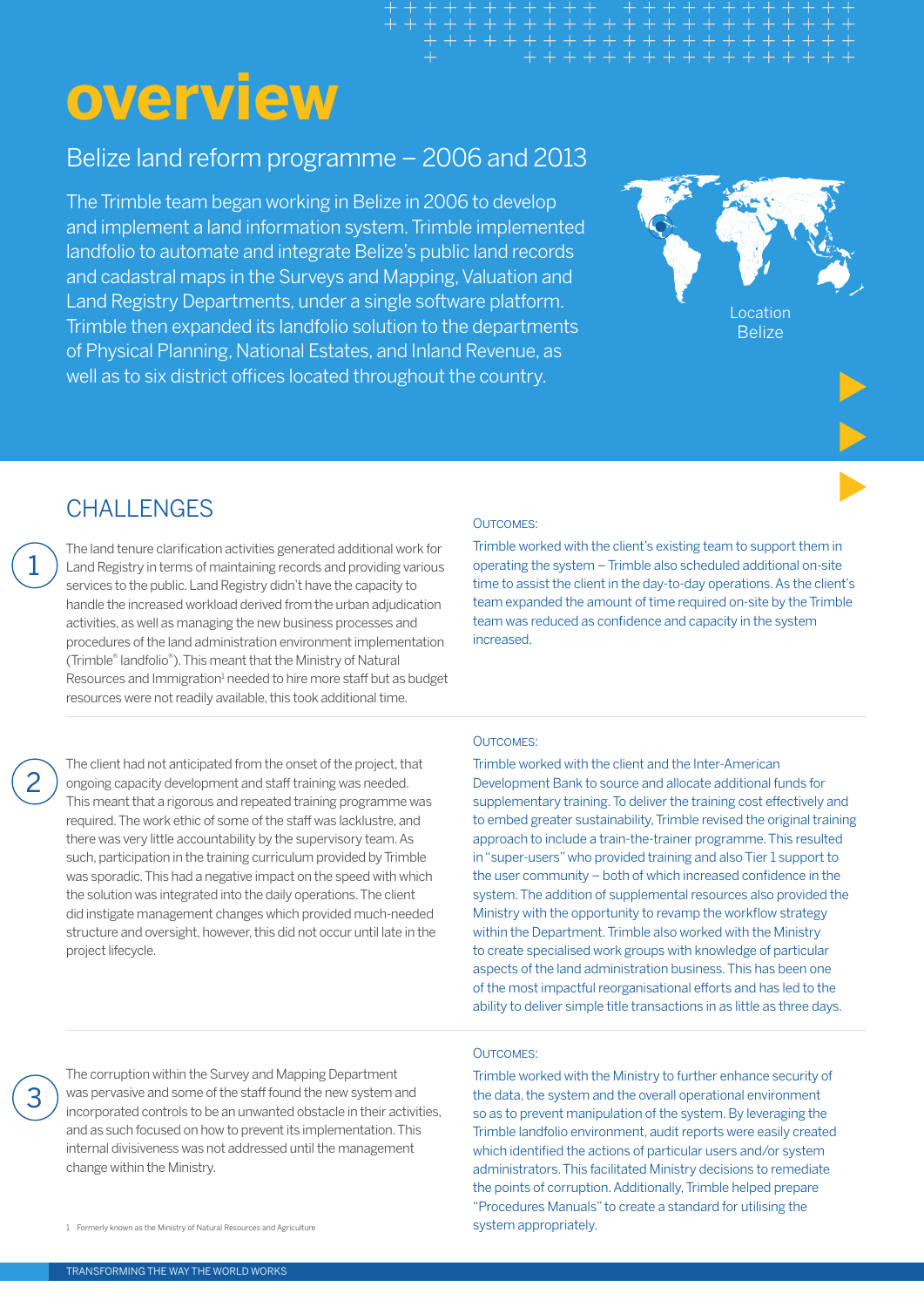### Project Outcomes:



**2**

The successful implementation of an integrated land tenure system that provides a managed workflow environment for all lands in Belize.

A reduction in the average time to register a property transaction in the Land Registry, from 39 days to five days.



A reduction in the average time to add a parcel or complete a parcel mutation in the Survey and Mapping Section, from 28 working days to seven days.



Standardising the Parcel Identification Number allowed for data to be integrated among the three departments. This facilitated data cleanup and remediation – a direct contributor to achieving the outcomes described above.



in 'out-of-district' customer transactions.

in annual revenue generated from MNRA land fees and taxes.

The parcel data that was created under a separate contract (not managed by Trimble) was found to contain errors – in some instances the data was in positional error by several metres. This delayed the integration of the numerous data sets to the parcel.

#### Outcomes:

Trimble provided parcel-correction/remediation through field survey combined with least squares adjustment, to the newly acquired orthophotography, and updated the parcel identification numbers (PINs) on each parcel. This then served as the primary link to the parcel throughout the database.

5

4

OUTCOMES<sup>-</sup>

Trimble worked with the Ministry and the Inter-American Development Bank to re-vamp the ICT environment. The Bank provided additional funds to the Ministry to upgrade its technology and communications framework which alleviated the bottlenecks. Additionally, Trimble worked with the Ministry to develop a system maintenance strategy to provide the environment with regularised upgrades and enhancements through planned budgeting.,

The ICT infrastructure was inadequate to support the 200+ users that were accessing the system. The Ministry elected to utilise a local contractor for the system implementation and did not follow the specifications provided by the Trimble team. This resulted in an under-sized environment being installed. The challenge for the Ministry and Trimble was that users' perceptions were that "landfolio isn't working", when in reality the issues were ICT-related.

### Final Evaluation Report (2013):



There is evidence of a significant increase in revenue generation as a result of the introduction of landfolio in general and the latest deployment of the system. Revenue Generation during landfolio implementation period (see graphic on the left)